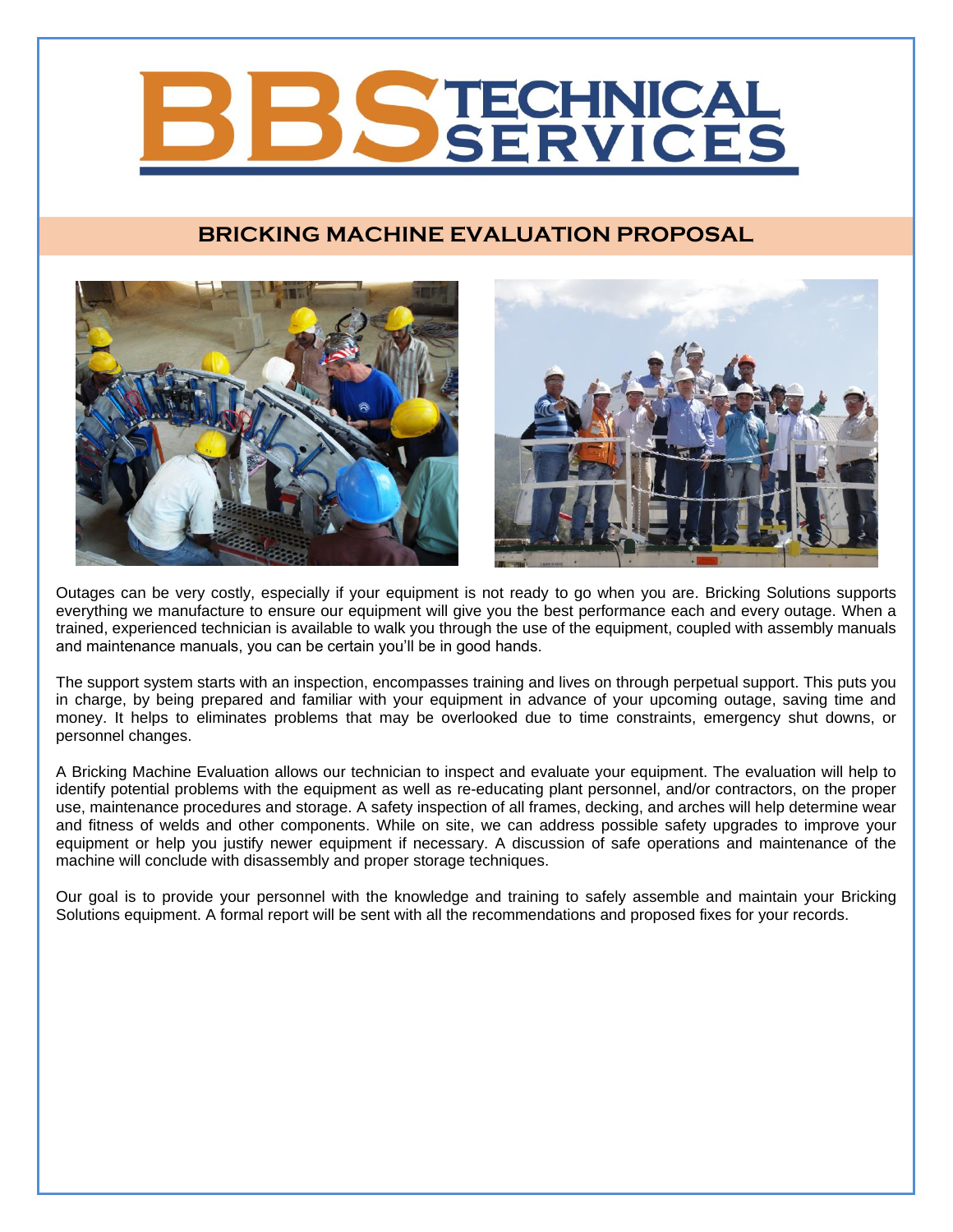# **Service Levels**

## **Level 1 Service**

SCOPE: With two plant personnel, set up and perform evaluation and recommend repairs that arise during the evaluation.

- 1. Supervise the assembly of the bricking machine.
- 2. Inspect safety shut off & machine check valve, also lubricator & filter system.
- 3. Verify spacer assemblies are functioning correctly.
- 4. Locate and note all air leaks.
- 5. Mark and make notation of non-repairable cylinders.
- 6. Verify correct lubricator setting, adjust if required.
- 7. Drain all waste from arches.
- 8. Inspect all assembly hardware.
- 9. Inspect frames, casters & brakes, planking, fall guards, lights, etc.
- 10. Review all color coding and labeling.





#### **1 DAY SERVICE**

The technician, with the help of at least two plant representatives, will assemble arches and note any defective items. After the arch evaluation, the base of the machine will be visually inspected along with the other components. Instruct personnel on proper maintenance and storage. Review with personnel the machine safety features and available upgraded components.

Make a list of all spare parts on hand and advise on a spare parts list for your machine. This will be sent to you with the evaluation report.